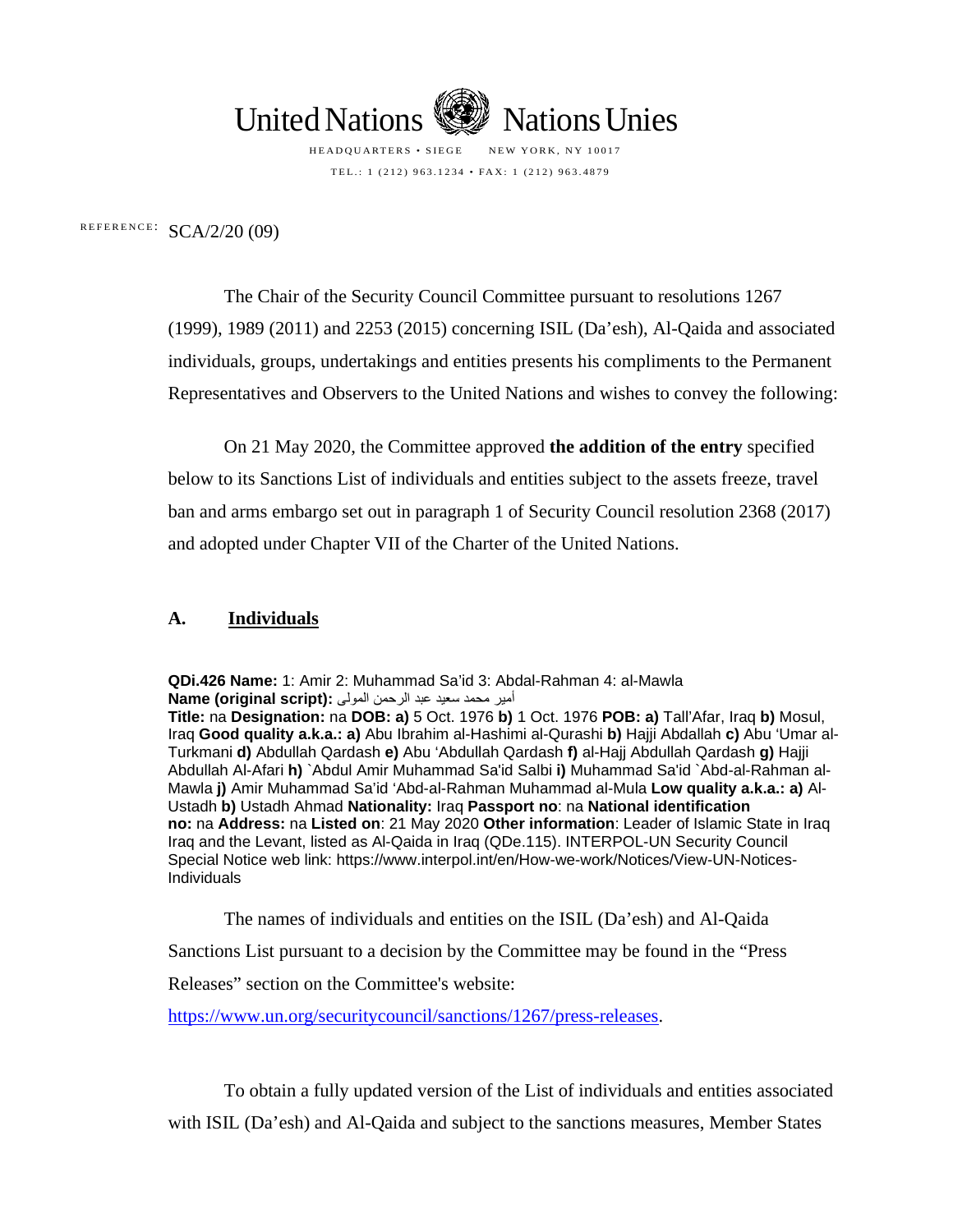are encouraged to consult, on a regular basis, the Committee's website at the following URL: [https://www.un.org/securitycouncil/sanctions/1267/aq\\_sanctions\\_list.](https://www.un.org/securitycouncil/sanctions/1267/aq_sanctions_list) The ISIL (Da'esh) and Al-Qaida Sanctions List is available in HTML, PDF and XML format and is updated regularly on the basis of relevant information provided by Member States and international and regional organizations.

The Consolidated United Nations Security Council List is also updated following all changes made to the ISIL (Da'esh) and Al-Qaida Sanctions List. An updated version of the Consolidated List is accessible via the following URL: [https://www.un.org/securitycouncil/content/un-sc-consolidated-list.](https://www.un.org/securitycouncil/content/un-sc-consolidated-list)

In accordance with paragraph 19 of resolution 1526 (2004), the Secretariat automatically conveys updates of the ISIL (Da'esh) and Al-Qaida Sanctions List to States, regional and sub-regional organizations by e-mail shortly following the postings of such updates on the Committee's website. Member States are invited to submit any updated or new information for this purpose to the Secretariat by e-mail to: [SC-1267-Committee@un.org.](mailto:SC-1267-Committee@un.org) The Committee encourages all States to allow implementation of updates of the ISIL (Da'esh) and Al-Qaida Sanctions List based on emails, soft-copy notices, or website postings.

21 May 2020